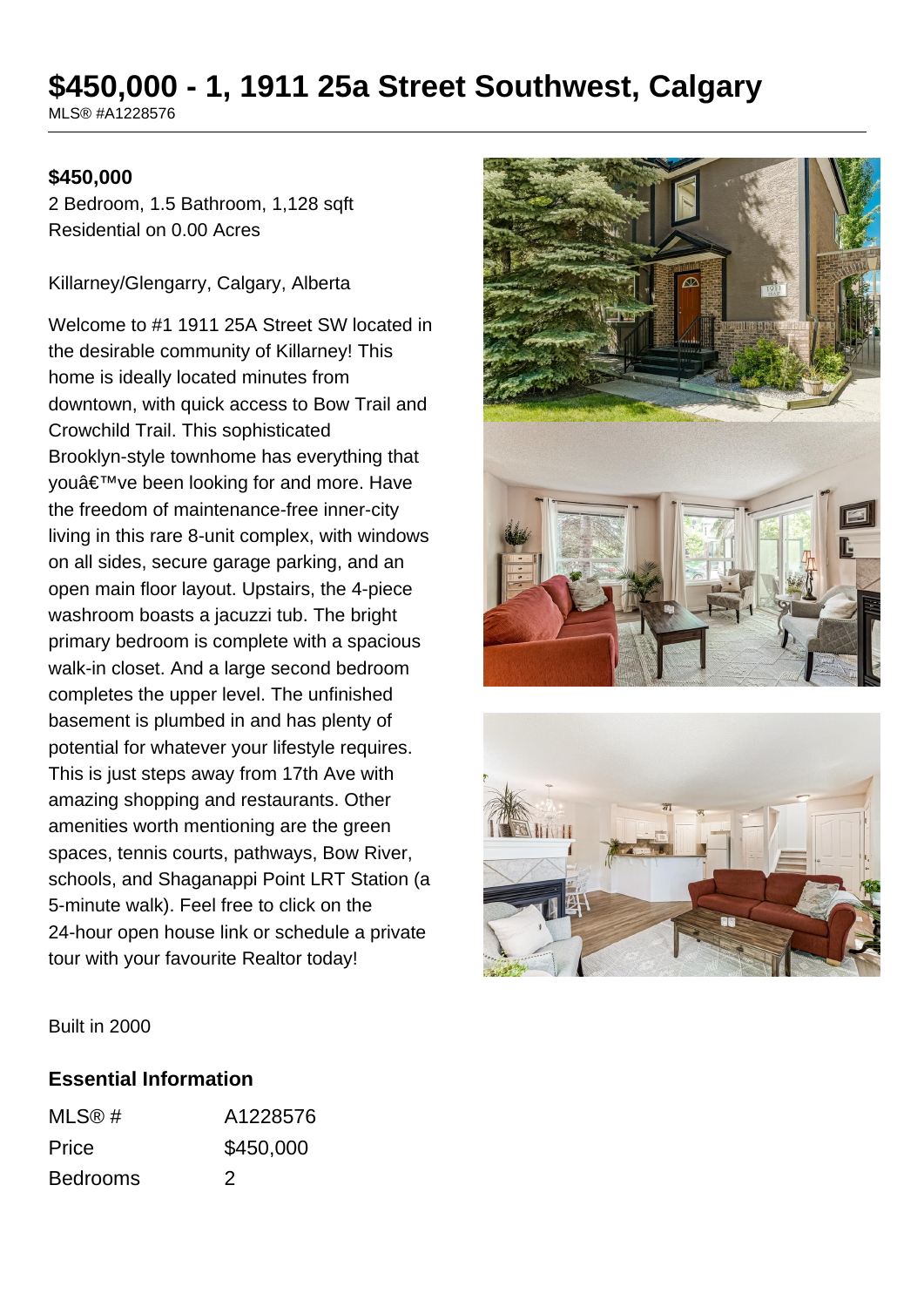| <b>Bathrooms</b>                                                   | 1.5                |  |
|--------------------------------------------------------------------|--------------------|--|
| <b>Full Baths</b>                                                  | 1                  |  |
| <b>Half Baths</b>                                                  | 1                  |  |
| Square Footage                                                     | 1,128              |  |
| <b>Year Built</b>                                                  | 2000               |  |
| <b>Type</b>                                                        | <b>Residential</b> |  |
| Sub-Type                                                           | Row/Townhouse      |  |
| <b>Style</b>                                                       | 2 Storey           |  |
| <b>Status</b>                                                      | Active             |  |
| Condo Fee                                                          | 389                |  |
| Condo Fee IncludesCommon Area Maintenance, Insurance, Snow Removal |                    |  |

# **Community Information**

| Address            | 1, 1911 25a Street Southwest |
|--------------------|------------------------------|
| Subdivision        | <b>Killarney/Glengarry</b>   |
| City               | Calgary                      |
| Province           | Alberta                      |
| <b>Postal Code</b> | <b>T3E 1Y6</b>               |

### **Amenities**

| Amenities             | Snow Removal, Other                                   |
|-----------------------|-------------------------------------------------------|
| <b>Parking Spaces</b> |                                                       |
| Parking               | Garage Door Opener, Insulated, Single Garage Detached |
| # of Garages          |                                                       |

## **Interior**

| Goods Included              |                                                        | Breakfast Bar, No Animal Home, No Smoking Home, See Remarks,<br>Skylight(s), Soaking Tub, Storage, Vinyl Windows, Bathroom Rough-in |  |
|-----------------------------|--------------------------------------------------------|-------------------------------------------------------------------------------------------------------------------------------------|--|
| Appliances                  | Dishwasher, Electric Stove, Refrigerator, Washer/Dryer |                                                                                                                                     |  |
| Heating                     | <b>Forced Air</b>                                      |                                                                                                                                     |  |
| Cooling                     | <b>None</b>                                            |                                                                                                                                     |  |
| Has Basement                | Yes                                                    |                                                                                                                                     |  |
| Fireplace                   | <b>Yes</b>                                             |                                                                                                                                     |  |
| # of Fireplaces             | 1                                                      |                                                                                                                                     |  |
| <b>Fireplaces</b>           |                                                        | Gas, Living Room, Three-Sided                                                                                                       |  |
| <b>Basement Development</b> |                                                        | Full, Unfinished                                                                                                                    |  |
| <b>Basement Type</b>        |                                                        | Full, Unfinished                                                                                                                    |  |
| <b>Flooring</b>             |                                                        | Carpet, Hardwood, Linoleum                                                                                                          |  |

# **Exterior**